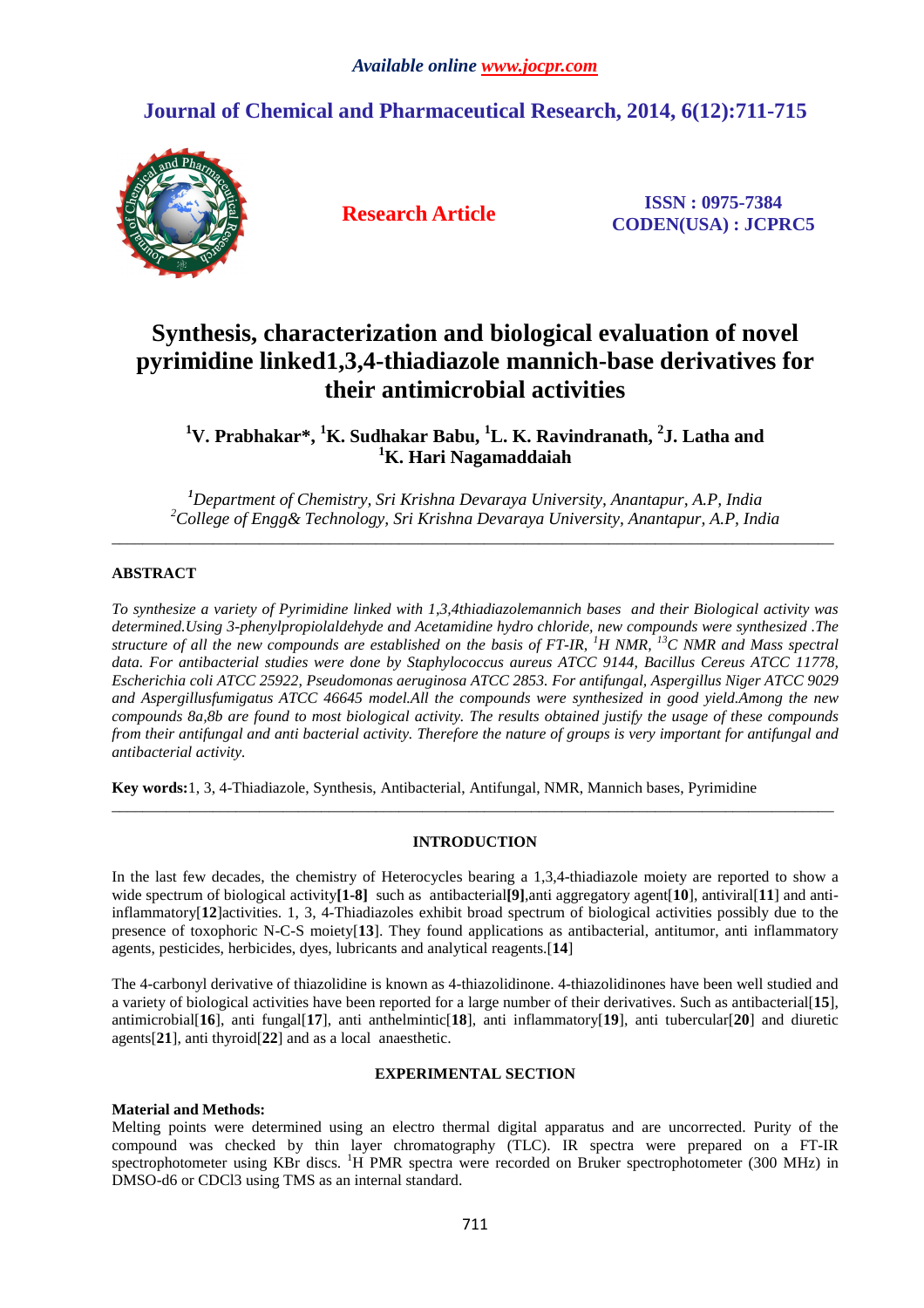All the reagents and solvents were reagent grade and were used without furtherpurification unless otherwise specified. Microwave reactions were conducted using a focused single mode microwave unit. The machine consists of a continuous focused microwave power delivery system with operator selectable power output. The reactions were performed either in aRound-bottomed flask equipped with condenser, or in a glass tube sealed with a septum under the pressure set at 100 psi. The reported reaction temperature was monitored using a calibrated infrared temperature control mounted under the reaction vessel. The reaction mixture was magnetically stirred. Reactions were monitored by TLC using aluminum plates pre-coated with a 0.25 mm layer of silica gel containing a fluorescent indicator (Merck Art. 5544). Kieselgel 60 (40–63 µm) was used for column chromatography. Melting points are uncorrected. Chemical shifts ( $\delta$ ) are given in parts per million (ppm) relative to  $\delta$ H 7.24 /  $\delta$ C 77.0 (central line of t) for CHCl3/CDCl3, δH 3.31 /δC 49.0 CH3OD/CD3OD, and δΗ 2.49 (m) / δC 39.5 (m) for (CH3)2SO/(CD3)2SO. The splitting patterns are reported as s (singlet), d (doublet), t (triplet) q (quartet), m (multiplet) and br (broad).Coupling constants (*J*) are given in Hz.

*\_\_\_\_\_\_\_\_\_\_\_\_\_\_\_\_\_\_\_\_\_\_\_\_\_\_\_\_\_\_\_\_\_\_\_\_\_\_\_\_\_\_\_\_\_\_\_\_\_\_\_\_\_\_\_\_\_\_\_\_\_\_\_\_\_\_\_\_\_\_\_\_\_\_\_\_\_\_*





The title compounds 8(a-d) were synthesised in four sequential steps using different reagents and reaction conditions the 8(a-d) were obtained in moderate yields. The structures of 8(a-d) were established by spectral (IR, <sup>1</sup>H-NMR, <sup>13</sup>C-NMR and mass) and analytical data.

#### **EXPERIMENTAL SECTION**

#### **Synthesis of 2-methyl-4-phenylpyrimidine(3):**

A mixture of 3-phenylpropiolaldehyde (0.01 mol) and acetimidamide hydro chloride (0.01 mol) was stirred in Dry AcetoNitrile(10 ml) and Dry Na<sub>2</sub>CO<sub>3</sub> (0.02mol) was added to it. The stirring was continued for 0.5 hr under Micro Wave conditions at  $90^{\circ}$ c .Reaction progress was monitored by TLC.After completion of reaction cool to RT. Then concentrated under reduced pressure by using rota evaporator & Purified by column chromatography(100-200 mesh size silica) with elution of 10% Ethyl acetate to get pure yellow solid yield: 47 % mp:  $130^{\circ}$ c- $132^{\circ}$ c.

#### **Synthesis of 4-phenylpyrimidine-2-carboxylic acid(4):**

A mixture of compound (3) (0.01 mol), selenium di oxide (0.01 mol), and pyridine (5 ml) was refluxed for 2 hours. Reaction progress was monitored by TLC. after completion of compound 3,concentrated under reduced pressure, then added water (10 ml),acidified with Conc.HCl,white solidwas formed, filter off,dried,to get 75 % yield. M.P.:  $187-189$ <sup>0</sup>C.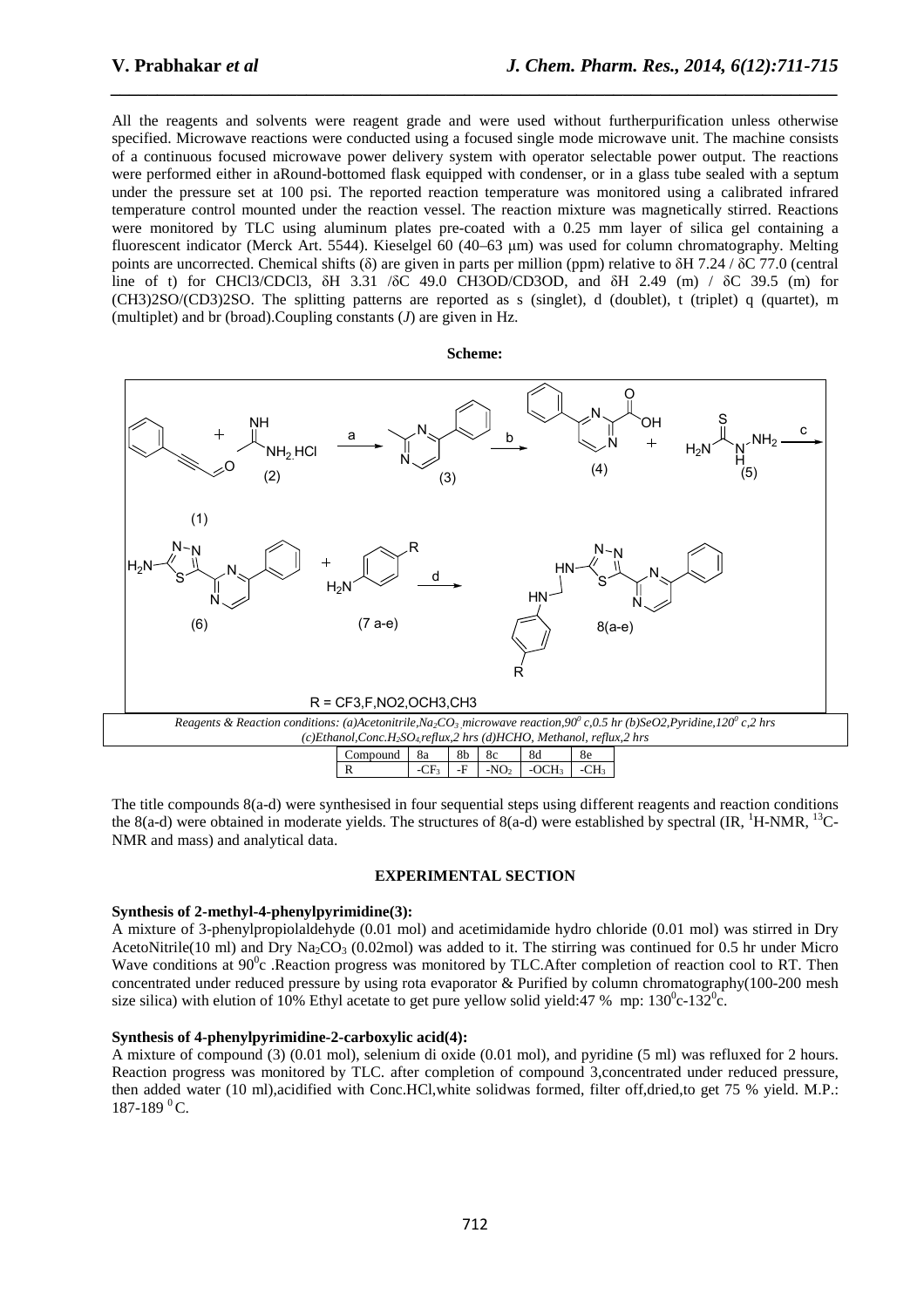#### **Synthesis of5-(4-phenylpyrimidin-2-yl)-1,3,4-thiadiazol-2-amine(6):**

A mixture of thiosemicarbazide(NH<sub>2</sub>-CS-NH-NH<sub>2</sub>) (0.01 mol),compound(4) (0.01 mol), and conc. Sulphuric acid (5 ml) in 50 ml of ethanol was refluxed for 2 hour and poured onto crushed ice. The solid separated out was filtered, washed with cold water and recrystallized from ethanol to separate the first step product.

*\_\_\_\_\_\_\_\_\_\_\_\_\_\_\_\_\_\_\_\_\_\_\_\_\_\_\_\_\_\_\_\_\_\_\_\_\_\_\_\_\_\_\_\_\_\_\_\_\_\_\_\_\_\_\_\_\_\_\_\_\_\_\_\_\_\_\_\_\_\_\_\_\_\_\_\_\_\_*

Yield: 85 % M.P.:  $140-142^{\circ}$  C

#### **Synthesis of N-(5-(4-phenylpyrimidin-2-yl)-1,3,4-thiadiazol-2-yl)-N-(4-(trifluoromethyl/Fluoro/nitro/methoxy/ methyl)phenyl)methanediamine (8 a-e):**

A methanolic solution of first Compound 6(0.001mole) was charged into a three neck flask equipped with a stirred and dropping funnel. The solution was stirred to dissolve it completely. To this methanolic solution, formaldehyde (7 ml, 37%) was added drop wise during 15-20 minutes. The resulting mixture was stirred during half an hour to complete reaction of formaldehyde and To this reaction mixture, the methanolic solution of Para substituted amine (0.001 mol) was added dropwise with stirring in about half an hour at 30 o C temperature and refluxed for two hour at 65-70 oC.it was allowed to cool and poured in ice water. The solid obtained was filtered off washed thoroughly with hot water and dried.

| Compound | Molecular formula     | Molecular weight | <b>Melting point</b>         | Yield |
|----------|-----------------------|------------------|------------------------------|-------|
|          | $C_{11}H_{10}N_2$     | 170.21           | $130^0$ c-132 <sup>0</sup> c | 47 %  |
| 4        | $C_{11}H_8N_2O_2$     | 200.19           | 187-189 $^{0}$ C.            | 75 %  |
| 6        | $C_{12}H_9N_5S$       | 255.30           | $140 - 142^{\circ}$ C        | 85 %  |
| 8a       | $C_{20}H_{14}F_3N_5S$ | 413.42           | $164 - 166^{\circ}$ C        | 70%   |
| 8b       | $C_{19}H_{14}FN_5S$   | 363.41           | 140-142 $^{\circ}$ C         | 65%   |
| 8c       | $C_{19}H_{14}N_6O_2S$ | 390.42           | 180-182 $\rm ^{0}$ C         | 68%   |
| 8d       | $C_{20}H_{17}N_5OS$   | 375.45           | 145-147 <sup>0</sup> C       | 55%   |
| 8e       | $C_{20}H_{17}N_5S$    | 359.45           | 85-87 $^{\circ}$ C           | 58%   |

**Table 1: Characterization data of synthesized compounds** 

#### **Analytical data of synthesized compounds: Compound 3:**

 $IR(KBr, cm^{-1})$ :3100 (Ar.C-H str.), 1628 (Ar.C-C str.), 1450 (C-N str.); <sup>1</sup>H NMR (DMS0-d<sub>6</sub>, ppm):2.5(3H,S),8.4(1H,d,J=7HZ), 7.8(1H,d,j=7HZ),7.4-7.8(5H,m); <sup>13</sup>C NMR (DMS0-d<sub>6</sub>,ppm): 24(-CH<sub>3</sub> in Pyrimidine ring), 167,155,112,160,135,125,130,128(10 aromatic carbons)

#### **Compound 4:**

IR(KBr,cm-1): 3100 (Ar.C-H str.), 1628 (Ar.C-C str.), 1450 (C-N str.),1720(C=O str.),3200(-OH Str.),1310(C-O str.); <sup>1</sup>H NMR (DMS0-d<sub>6</sub>,ppm):9(1H,d,j=8 HZ),8.5(1H,d,j=8HZ),7.4-7.8(5H,m),11(-COOH); <sup>13</sup>C NMR (DMS0 $d_6$ ,ppm ): 115-160(10 aromatic carbons), 175(carbonyl carbon)

#### **Compound 6:**

IR(KBr,cm-1): 3100 (Ar.C-H str.), 1628 (Ar.C-C str.), 1450 (C-N str.),3200-3400(Two bands indicates –  $NH<sub>2</sub>$ ,1055(C-S Str.)<sup>1</sup>H NMR (DMS0-d<sub>6</sub>,ppm):9(1H,d,j=8 HZ),8.5(1H,d,j=8HZ),7.4-7.8(5H,m),7(2H,bs); <sup>13</sup>C NMR  $(DMS0-d_6, ppm)$ : 115-170(12 aromatic carbons)

#### **Compound 8a:**

IR(KBr,cm<sup>-1</sup>): 3420 (N-H str.), 3150 (Ar.C-H str.), 1670 (Ar.C-C str.), 1465 (C-N str.), 1125 (C-S str.), 1550 (C=C str.), 1200(C-F Str.), 1200(C-O str.)<sup>1</sup>H NMR (DMS0-d<sub>6</sub>,ppm):9(1H,d,j=8HZ),8.5(1H,d,j=8HZ),7.4str.), 1200(C-F Str.),1200(C-O str.)<sup>1</sup>H NMR (DMS0-d<sub>6</sub>,ppm):9(1H,d,j=8HZ),8.5(1H,d,j=8HZ),7.4-7.8(5H,m),4(1H,S,bs,-NH),4.4(2H,S),7.2(2H,d,j=8 HZ),7.5(2H,d,j=8HZ); <sup>13</sup>C NMR (DMS0-d<sub>6</sub>,ppm): 115-170(17 aromatic carbons),174(C-2 of 1,3,4 thiadiazole ring),125(-CF<sub>3</sub>), 50(NH-CH2)Elemental Analysis: Calculated: C, 58.10; H, 3.41; N, 16.94; found: C, 58.10; H, 3.40; N, 16.92MS m/z: 413.09 (100.0%), 414.10 (21.8%)

#### **Compound 8b:**

IR(KBr,cm-1): 3420 (N-H str.), 3150 (Ar.C-H str.), 1670 (Ar.C-C str.), 1465 (C-N str.), 1125 (C-S str.), 1550 (C=C str.),  $1200(C-F \text{ Str.})$ ,  $1200(C-O \text{ str.})$ ;  $^{1}$ H NMR (DMS0-d<sub>6</sub>,ppm):9(1H,d,j=8HZ),8.5(1H,d,j=8HZ),7.4-7.8(5H,m),4(1H,S,bs,-NH),4.4(2H,S),7.2(2H,d,j=8 HZ),7.42H,d,j=8HZ); <sup>13</sup>C NMR (DMS0-d6,ppm ):115-170(17 aromatic carbons),174(C-2 of 1,3,4 thiadiazole ring),50(NH-CH2); Elemental Analysis: Calculated: C, 62.79; H, 3.88; N, 19.27found: C, 62.76; H, 3.86; N, 19.25; MS m/z: 363.10 (100.0%), 364.10 (20.7%)

#### **Compound 8c:**

IR(KBr,cm-1): 3420 (N-H str.), 3150 (Ar.C-H str.), 1670 (Ar.C-C str.), 1465 (C-N str.), 1125 (C-S str.), 1550 (C=C str.),  $1555$  (N-O str.),1200(C-O str.)<sup>1</sup>H NMR (DMS0-d<sub>6</sub>,ppm):9(1H,d,j=8HZ),8.0(1H,d,j=8HZ),7.4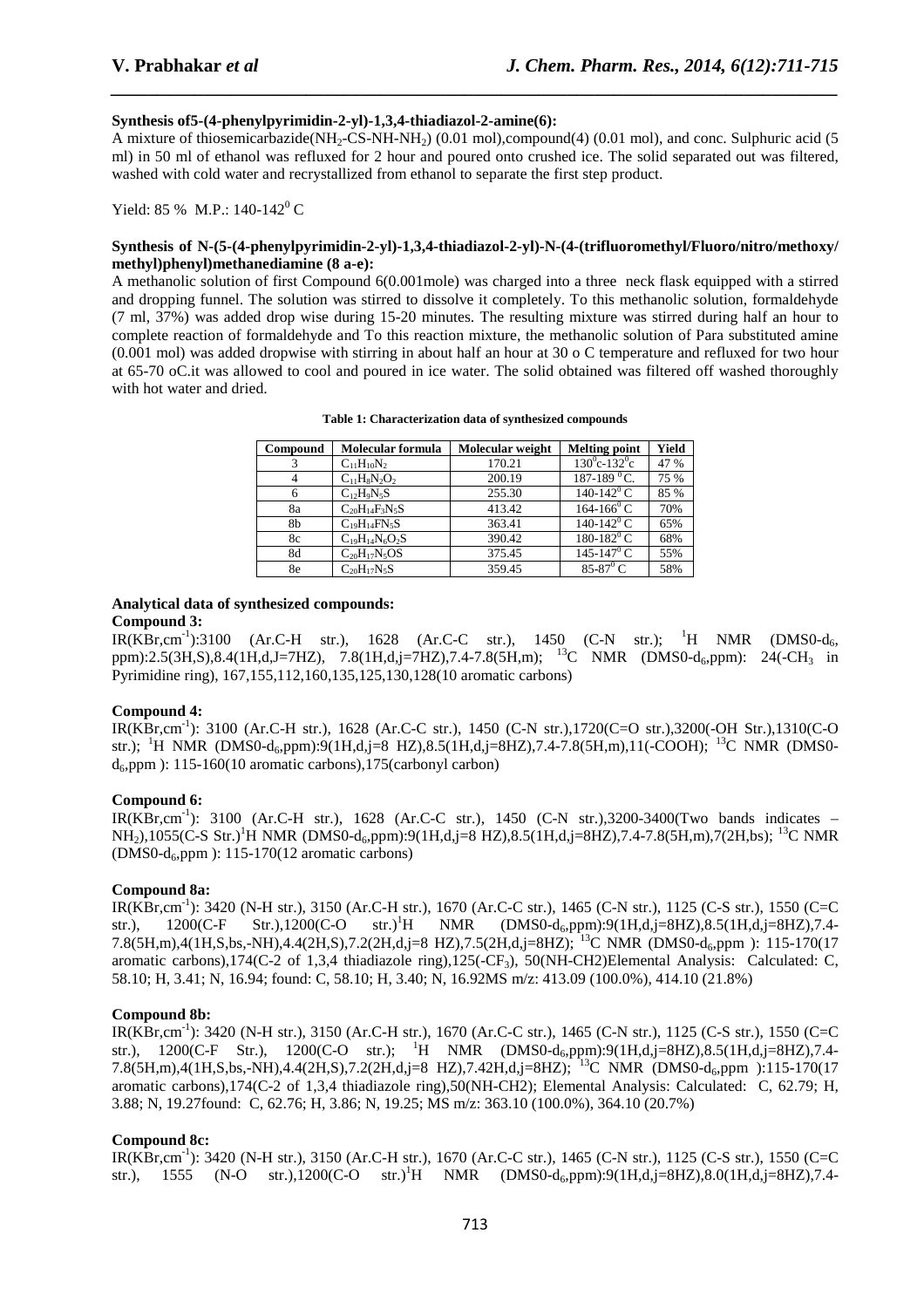7.8(5H,m),4(1H,S,bs,-NH),4.4(2H,S),7.6(2H,d,j=8 HZ),8.4(2H,d,j=8HZ)<sup>13</sup>C NMR (DMS0-d<sub>6</sub>,ppm ): 115-170(17 aromatic carbons),174(C-2 of 1,3,4 thiadiazole ring),50(NH-CH2); Elemental Analysis: Calculated: C, 58.45; H, 3.61; N, 21.53Found: C, 58.43; H, 3.60; N, 21.52; MS m/z: 390.09 (100.0%), 391.09 (23.6%)

*\_\_\_\_\_\_\_\_\_\_\_\_\_\_\_\_\_\_\_\_\_\_\_\_\_\_\_\_\_\_\_\_\_\_\_\_\_\_\_\_\_\_\_\_\_\_\_\_\_\_\_\_\_\_\_\_\_\_\_\_\_\_\_\_\_\_\_\_\_\_\_\_\_\_\_\_\_\_*

#### **Compound 8d:**

IR(KBr,cm-1): 3420 (N-H str.), 3150 (Ar.C-H str.), 1670 (Ar.C-C str.), 1465 (C-N str.), 1125 (C-S str.), 1550 (C=C str.), 1555 (N-O str.), 1200(C-O str.); <sup>1</sup>H NMR (DMS0-d<sub>6</sub>,ppm):9(1H,d,j=8HZ),8.0(1H,d,j=8HZ),7.4-7.8(5H,m),4(1H,S,bs,-NH),4.4(2H,S),7.3(2H,d,j=8 HZ),7.0(2H,d,j=8HZ),3.8(3H,S);<sup>13</sup>C NMR (DMS0-d<sub>6</sub>,ppm): 115-170(17 aromatic carbons),174(C-2 of 1,3,4 thiadiazole ring),50(NH-CH2); 55(-OCH3)Elemental Analysis: Calculated: C, 63.98; H, 4.56; N, 18.65Found: C, 63.96; H, 4.54; N, 18.63

#### **Compound 8e:**

IR(KBr,cm-1): 3420 (N-H str.), 3150 (Ar.C-H str.), 1670 (Ar.C-C str.), 1465 (C-N str.), 1125 (C-S str.), 1550 (C=C str.)<sup>1</sup>H NMR (DMS0-d<sub>6</sub>,ppm):9(1H,d,j=8HZ),8.0(1H,d,j=8HZ),7.4-7.8(5H,m),4(1H,S,bs,-NH),4.4(2H,S,-N-<br>CH<sub>2</sub>),7.1(2H,d,j=8HZ),7.0(2H,d,j=8HZ),2.2 (3H,S); <sup>13</sup>C NMR (DMS0-d<sub>6</sub>,ppm):115-170(17 aromatic  $CH<sub>2</sub>$ ),7.1(2H,d,j=8HZ),7.0(2H,d,j=8HZ),2.2 (3H,S);  $^{13}$ C NMR (DMS0-d<sub>6</sub>,ppm):115-170(17 aromatic carbons),174(C-2 of 1,3,4 thiadiazole ring),50(NH-CH2),23(aromatic methyl gp)MS m/z: 359.12 (100.0%), 360.12 (24.3%)Elemental Analysis: Calculated: C, 66.83; H, 4.77; N, 19.48Found: C, 66.81; H, 4.75; N, 19.47

# **Biological Activity:**

#### **Antibacterial activity:**

All the newly synthesized 1, 3, 4-thiadiazole derivatives were screened for their antibacterial and antifungal activity. For antibacterial studies microorganisms employed were Staphylococcus aureus ATCC 9144, Bacillus Cereus ATCC 11778, Escherichia coli ATCC 25922, Pseudomonas aeruginosa ATCC 2853. For antifungal, Aspergillus Niger ATCC 9029 and Aspergillusfumigatus ATCC 46645 were used as organism. Both microbial studies were assessed by Minimum Inhibitory Concentration (MIC) by serial dilution method. For this, the compound whose MIC has to be determined is dissolved in serially diluted DMSO Then a standard drop of the culture prepared for the assay is added to each of the dilutions, and incubated for  $16-18$  hrs at  $37^{\circ}$ c. MIC is the highest dilution of the compound, which shows clear fluid with no development of turbidity. The results are shown in the table: 2.

| compound | Antibacterial data in $MIC(\mu g/ml)$ |           |                    |        | Antifungal data in MIC $(\mu g/ml)$ |             |
|----------|---------------------------------------|-----------|--------------------|--------|-------------------------------------|-------------|
|          | Gram +ve Bacteria                     |           | Gram - ve Bacteria |        | A.niger                             | A.fumigatus |
|          | S. aureus                             | B. cereus | P. aeruginosa      | E.coli |                                     |             |
| 8a       |                                       |           |                    |        | 16                                  |             |
| 8b       |                                       |           |                    |        | 16                                  |             |
| 8c       |                                       |           |                    |        |                                     |             |
| 8d       |                                       |           |                    |        |                                     |             |
|          |                                       |           |                    |        |                                     |             |

#### **RESULTS AND DISCUSSION**

#### **Synthesis:**

All the 1,3,4thiadiazole derivatives (8 a-e) were synthesized in multistep synthetic path way as shown in scheme.2 methyl-4-phenyl pyrimidine(3) was synthesized according to the reported procedure[23]. The reaction of 2-methyl-4-phenyl pyrimidine with selenium di oxide in pyridine to affordthe corresponding 4-phenyl pyrimidine-2 carboxylic acid(4) as per the reported procedure[24], .which was reacted with Thiosemicarbazide in ethanol as per the reported procedure[25] to afford 5-(4-phenylpyrimidin-2-yl)-1,3,4-thiadiazol-2-amine(6), which was reacted with formaldehyde and Para substituted anilines in methanol as per the reported procedure[26] to afford 5-(4phenylpyrimidin-2-yl)-N-(4-(trifluoromethyl/fluoto/Nitro/methoxy)benzyl)-1,3,4-thiadiazol-2-amine (8 a-e).

The structures of the synthesized compound were determined on the basis of their FTIR and <sup>1</sup>H NMR data. The spectral data for FTIR and  $<sup>1</sup>$  H NMR which confirms the structure of synthesized compounds. In vitro antibacterial</sup> activity data of 1,3,4-Thiadiazole derivatives against tested organisms displayed significant activity with a wide degree of variation. It is found that compound8a,8b,8c have shown significant antibacterial activity against gram positive bacteria. Rest of the compounds has exhibited significant to substantial activity against the same strain. Compound 8a,8b,and 8c have shown highestactivity against gram negative bacteria. Substantial activity is achieved in case of compounds 8d against S. aureus, B.cereus, E.coli, P. aeruginosa and the remaining compounds are significantly active against the same species. All the 1,3,4-Thiadiazole derivatives have exhibited significant to moderate activity against gram positive and gram negative bacteria.